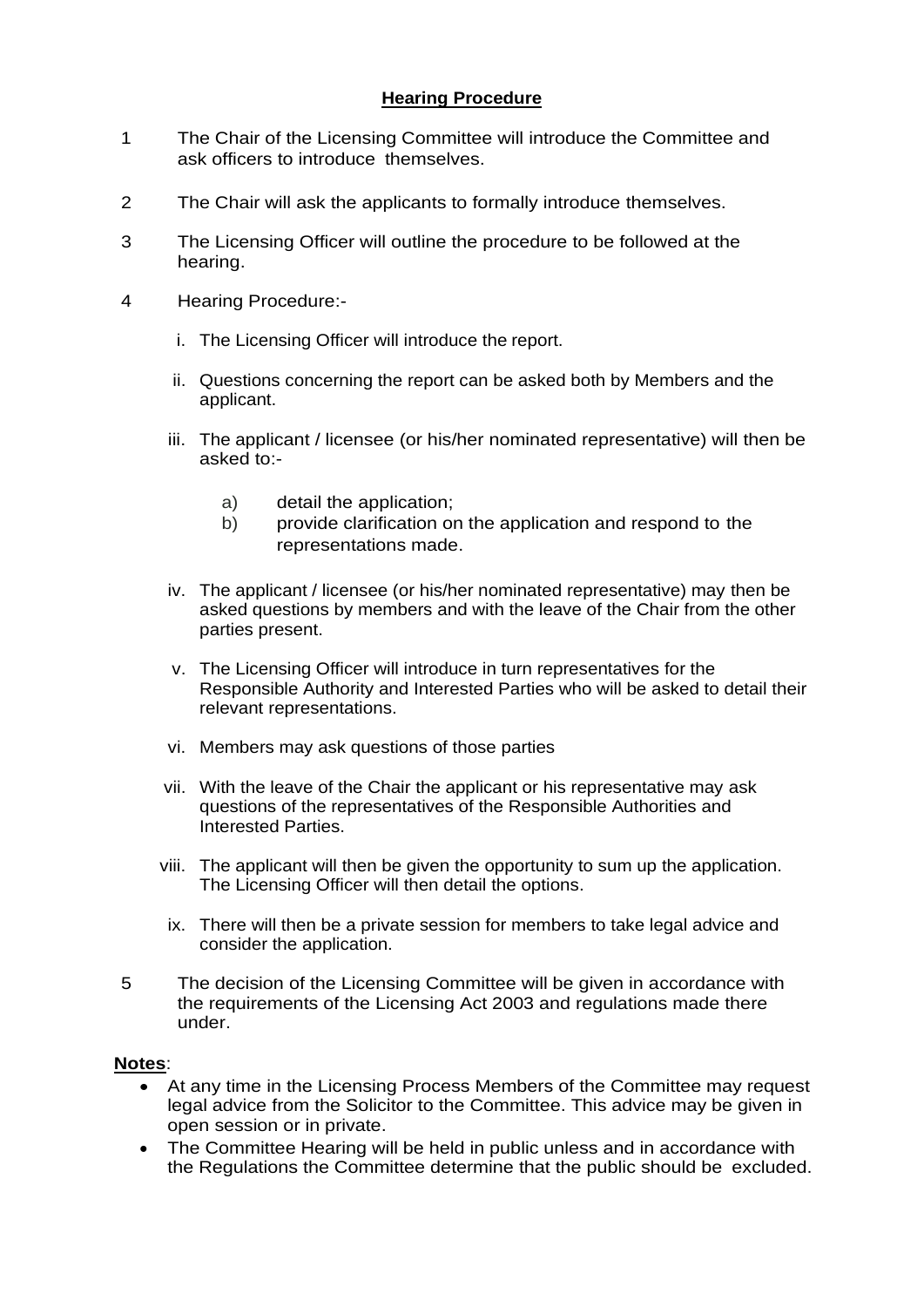

### **Committee Name and Date of Committee Meeting**

Licensing Sub-Committee  $-9<sup>th</sup>$  June 2021 (09:30 am)

#### **Report Title**

Consideration of an application (made in accordance with s.34 of the Licensing Act 2003) for the variation of a Premises Licence for Stop Inn Time, 17 Brinsworth Lane, Brinsworth, Rotherham, S60 5BS

### **Report Author(s)**

Alan Pogorzelec, Licensing Manager, Community Safety and Street Scene 01709 254955

#### **Report Summary**

On the  $21<sup>st</sup>$  April 2021, an application was made for the variation of a premises licence in relation to Stop Inn Time, 17 Brinsworth Lane, Brinsworth, Rotherham, S60 5BS.

The applicant is seeking a variation of the licence to amend the hours during which the retail sale of alcohol and provision of playing of recorded music can take place.

Following the submission of the application paperwork, three representations were received from four local residents.

Further details on the application and the representations can be found within the body of this report.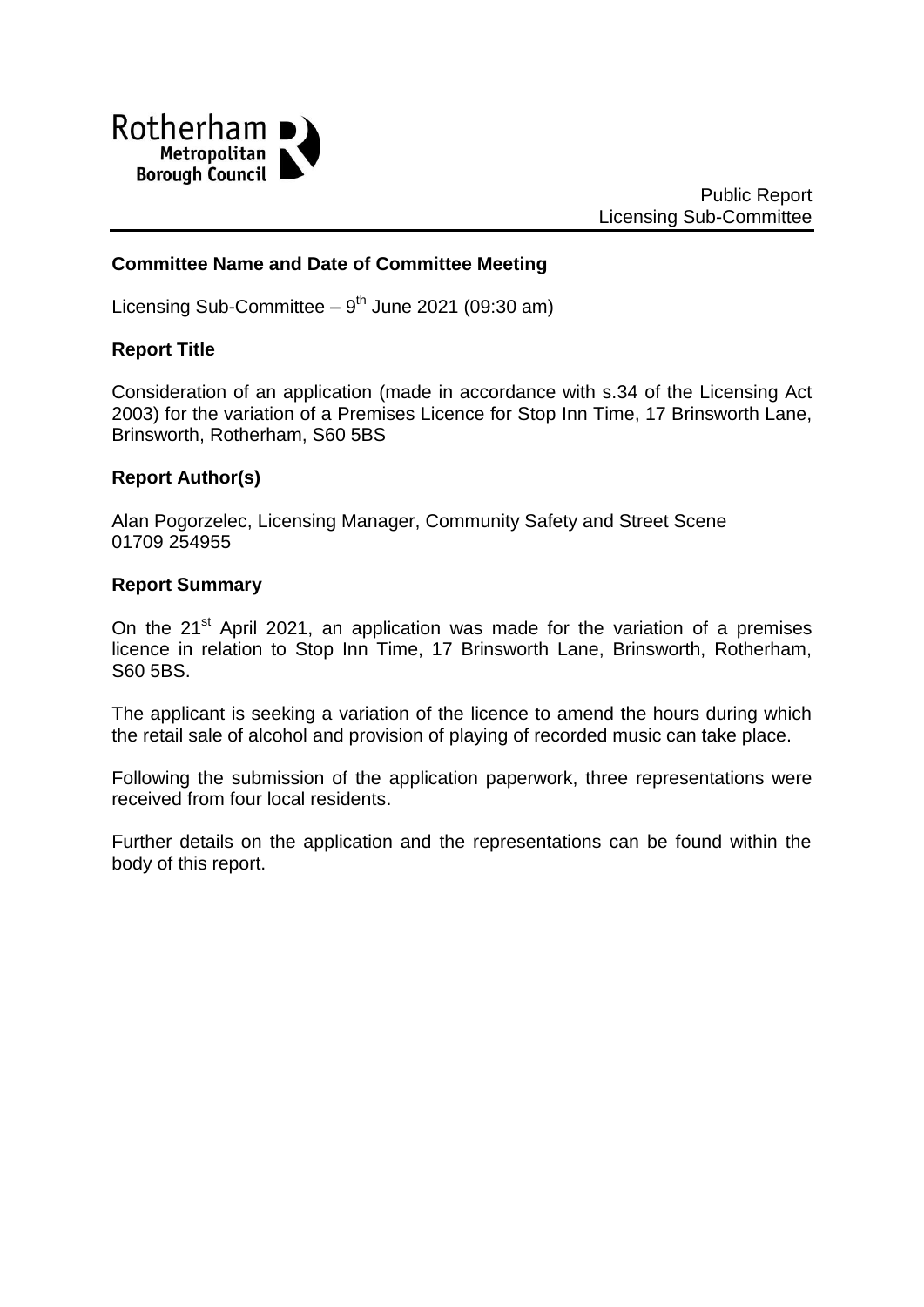### **Recommendations**

- 1. That the Licensing Sub-Committee considers the information contained within this report (and associated appendices) along with any additional information presented at the hearing and subsequently determines the application that has been made.
- 2. The Licensing Sub-Committee should inform the Licensing Manager of the decision in accordance with the requirements of the Licensing Act 2003 and Regulations made thereunder.

## **List of Appendices Included**

- Appendix 1 Location details
- Appendix 2 Current Premises Licence (P1042)
- Appendix 3 Application form received on 21<sup>st</sup> April 2021
- Appendix 4 Representations received from local residents

### **Background Papers**

Rotherham MBC Statement of Licensing Policy 2020 -2025 (available at [www.rotherham.gov.uk/licensing\)](http://www.rotherham.gov.uk/licensing)

Revised guidance issued under section 182 of the Licensing Act 2003 (April 2018) (available at [https://www.gov.uk/government/publications/explanatory-memorandum](https://www.gov.uk/government/publications/explanatory-memorandum-revised-guidance-issued-under-s-182-of-licensing-act-2003)[revised-guidance-issued-under-s-182-of-licensing-act-2003\)](https://www.gov.uk/government/publications/explanatory-memorandum-revised-guidance-issued-under-s-182-of-licensing-act-2003)

## **Council Approval Required**

No

**Exempt from the Press and Public**

No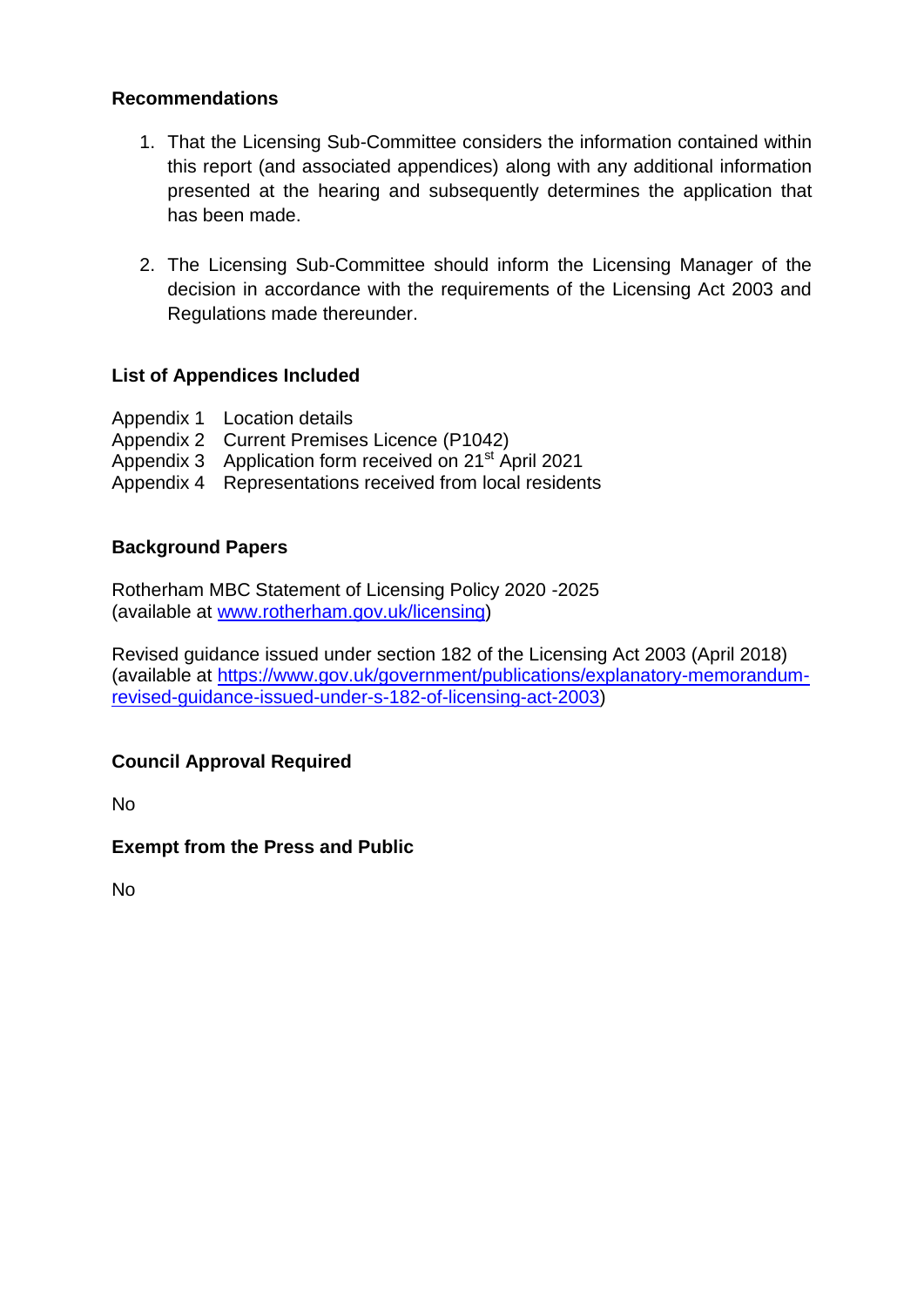**Consideration of an application (made in accordance with s.34 of the Licensing Act 2003) for the variation of a Premises Licence for Stop Inn Time, 17 Brinsworth Lane, Brinsworth, Rotherham, S60 5BS**

#### **1. Background**

- 1.1 An application has been made by Mr Kevin Edwards and Ms Sharon Oliver to vary the premises licence in place at Stop Inn Time, 17 Brinsworth Lane, Brinsworth, Rotherham, S60 5BS. The location of the premises is shown at Appendix 1.
- 1.2 The premises currently has the benefit of a Premises Licence, a copy of which is attached as Appendix 2. In summary, the licence permits:

The retail sale of alcohol (for consumption on the premises only) between the following hours:

| Monday to Thursday         | 1200hrs to 2230hrs |
|----------------------------|--------------------|
| <b>Friday and Saturday</b> | 1200hrs to 2300hrs |
| Sunday                     | 1200hrs to 2100hrs |

These hours match the stated opening times of the premises.

- 1.3 The application is to vary the hours during which alcohol can be sold, and to add The full application form is attached to this report as Appendix 3.
- 1.4 There is a prescribed period of 28 days following the submission of an application during which time interested parties / responsible authorities may submit representations in relation to the application.
- 1.5 At the end of the prescribed period, three representations had been received from four local residents:
	- Mr J L and Ms C B
	- Ms S M
	- Mr T M

### **2. Key Issues**

#### The application

2.1 The applicants are seeking a variation to the licence as follows (**emphasis**  added to show key elements of the variation):

The retail sale of alcohol (for consumption **on and off** the premises) between the following hours:

| Monday to Thursday         | 1200hrs to 2300hrs        |
|----------------------------|---------------------------|
| <b>Friday and Saturday</b> | 1200hrs to <b>0000hrs</b> |
| Sunday                     | 1200hrs to 2230hrs        |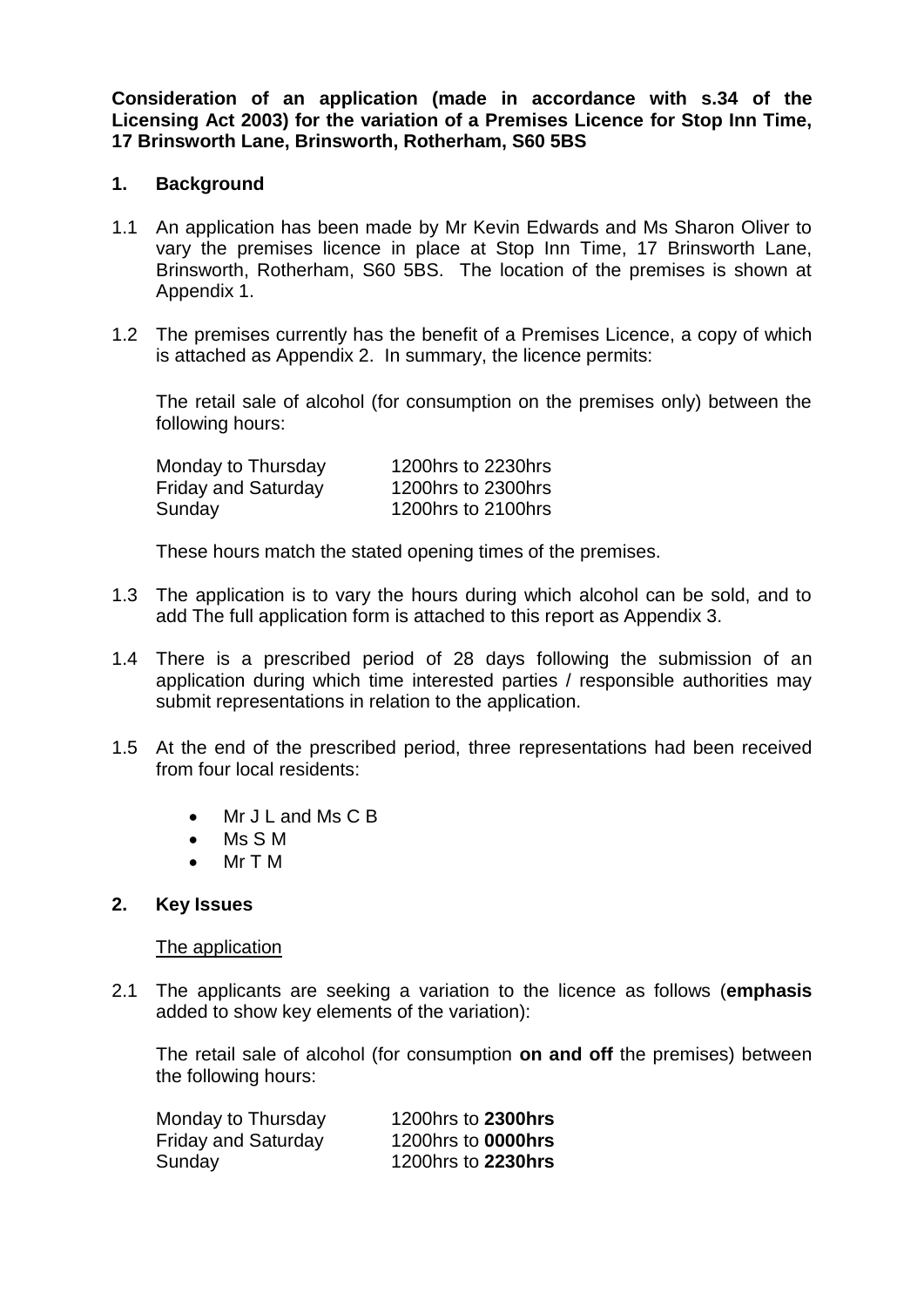**The playing of recorded music (indoors and outdoors):**

| <b>Monday to Thursday</b>  | <b>1200hrs to 2230hrs</b> |
|----------------------------|---------------------------|
| <b>Friday and Saturday</b> | <b>1200hrs to 2330hrs</b> |
| <b>Sunday</b>              | <b>1200hrs to 2200hrs</b> |

**The applicant has specified that "the music is only background music therefore will not be played loudly".** 

#### Representations received

- 2.2 Three representations have been received from local residents, these are summarised below:
- 2.3 The representation from Mr J L and Ms C B cite the following concerns:
	- Noise nuisance.
	- Proximity of residential properties.
	- Antisocial behaviour and crime.
	- Fire safety.
	- Risks of harm to children.
- 2.4 The representation from Ms S M cites the following concerns:
	- Noise nuisance.
	- Proximity of residential properties.
- 2.5 The representation from Mr T M cites the following concerns:
	- Noise nuisance.
	- Proximity of residential properties.
- 2.6 Full details of the above representations can be found at Appendix 4.
- 2.7 Those that have made representations have been invited to the hearing today and if attending will be given the opportunity to address the Sub-Committee in relation to the matters of concern.
- 2.8 Members of the Sub-Committee should give full consideration of the issues raised by an interested party when determining the application.
- 2.9 No representations have been received from Responsible Authorities in relation to this application.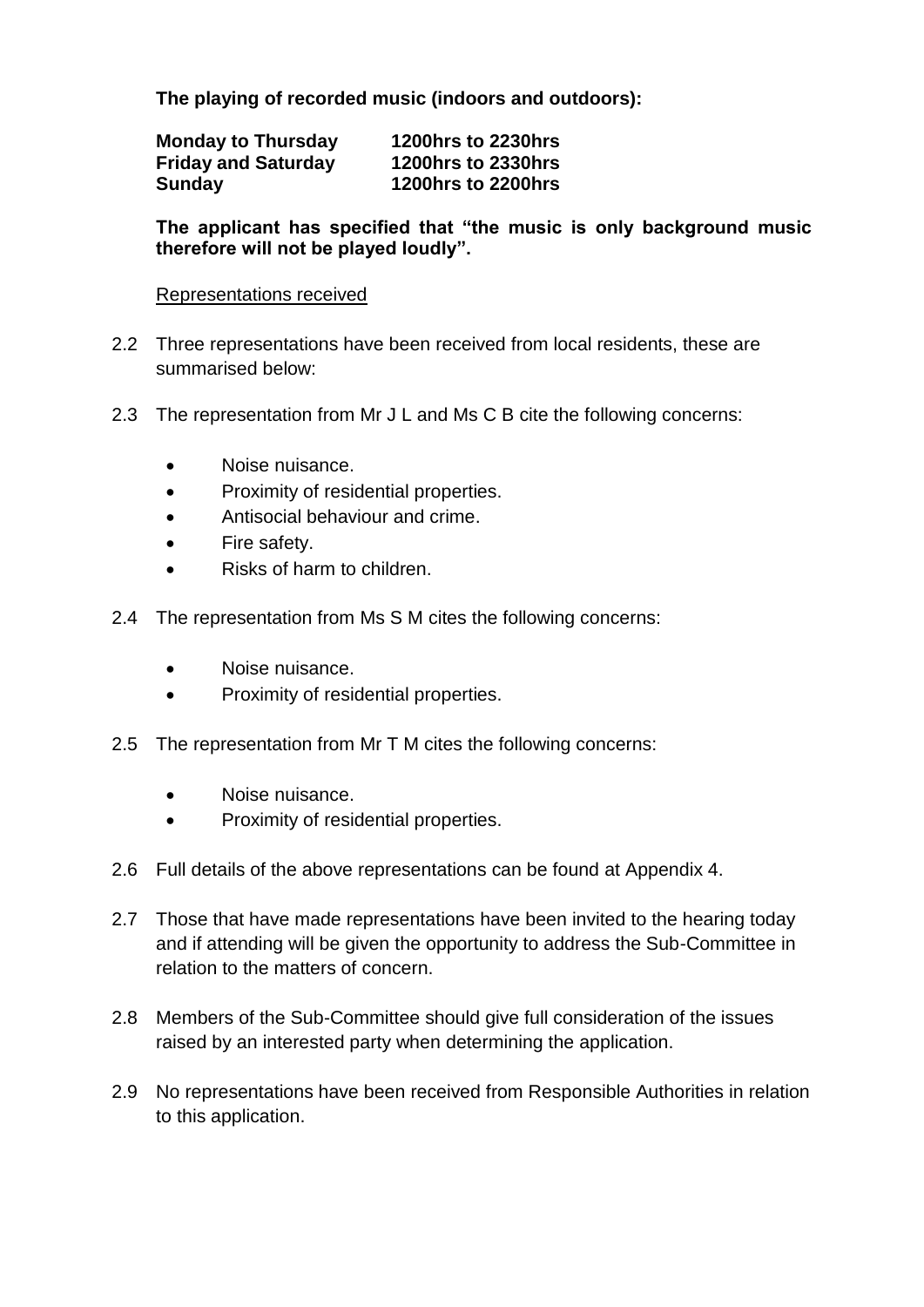## Important considerations in relation to Regulated Entertainment

- 2.10 As the applicant has indicated an intention for there to be live and / or recorded music at the premises, it is important that the following information is brought to the attention of the Licensing Committee.
- 2.11 There are a number of exemptions that mean that a licence (or other authorisation) under the 2003 Act is not required. The following activities are examples of entertainment which are not licensable:
	- Incidental music the performance of live music or the playing of recorded music if it is incidental to some other activity (see below).
	- A spontaneous performance of music, singing or dancing.
	- Stand-up comedy.
- 2.12 Whether or not music is "incidental" to another activity will depend on the facts of each case. In considering whether or not live or recorded music is incidental, one relevant factor could be whether, against a background of the other activities already taking place, the addition of music will create the potential to undermine the promotion of one or more of the four licensing objectives of the 2003 Act. Other factors might include some or all of the following:
	- Is the music the main, or one of the main, reasons for people attending the premises and being charged?
	- Is the music advertised as the main attraction?
	- Does the volume of the music disrupt or predominate over other activities, or could it be described as 'background' music?
- 2.13 In addition to the above, as a result of deregulatory changes that have amended the 2003 Act, no licence is required for the following activities:
	- Live music: no licence permission is required for:
		- o a performance of unamplified live music between 08.00 and 23.00 on any day, on any premises.
		- o a performance of amplified live music between 08.00 and 23.00 on any day on premises authorised to sell alcohol for consumption on those premises.
		- o a performance of amplified live music between 08.00 and 23.00 on any day, in a workplace that does not have a licence, provided that the audience does not exceed 500 (a workplace could include an external area to a licensed premises – for example a beer garden or other outdoor space provided for patrons to consume alcohol).
	- Recorded Music: no licence permission is required for:
		- o any playing of recorded music between 08.00 and 23.00 on any day on premises authorised to sell alcohol for consumption on those premises, provided that the audience does not exceed 500.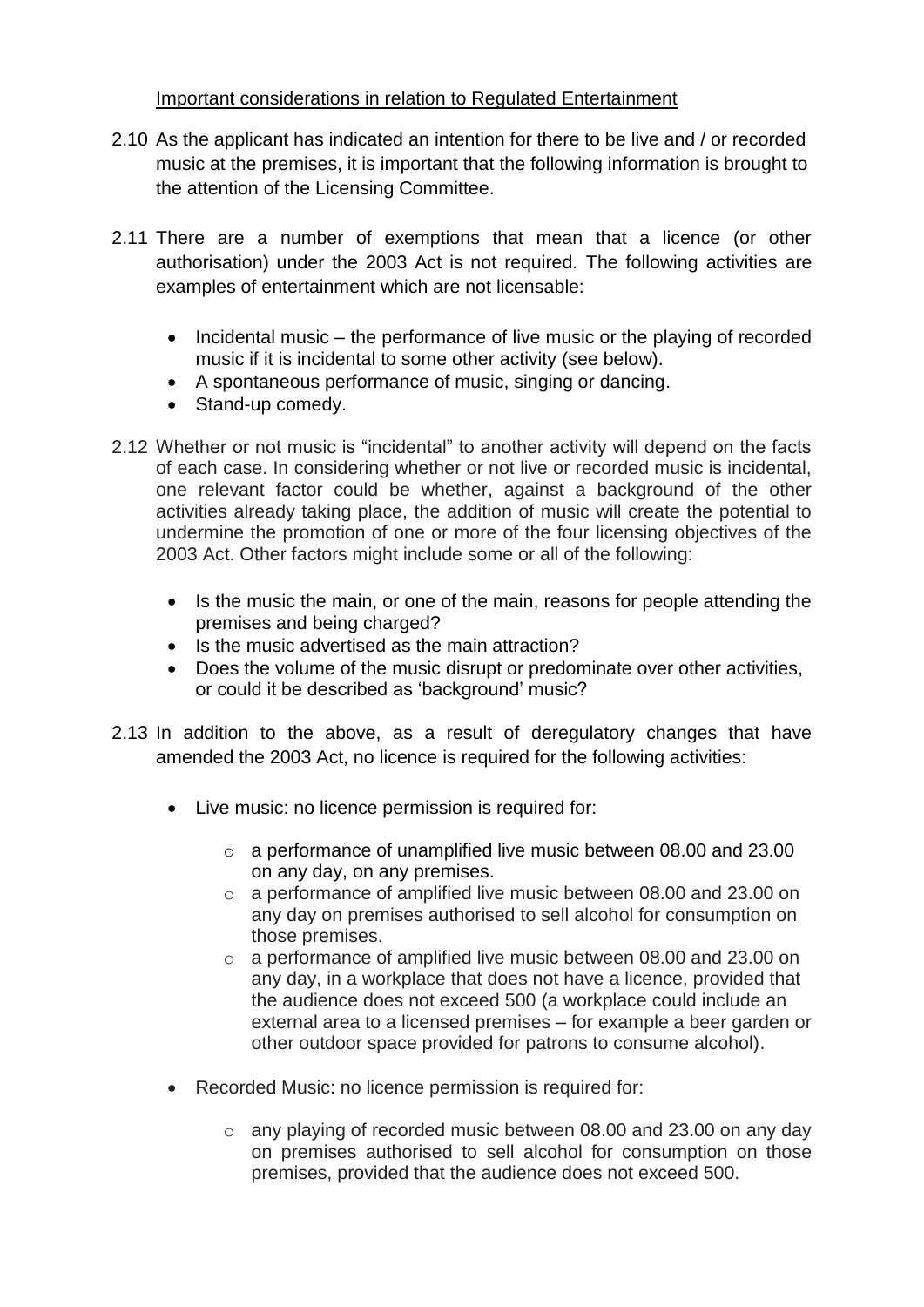- 2.14 The deregulatory changes mean that, for example, a performance of live music taking place between 07.00 and 23.30 on a particular day is licensable in respect of activities taking place between 07.00-08.00 and 23.00-23.30. Similarly, where the audience for a performance of recorded music, those activities are licensable if, and for so long as, the number of people in the audience exceeds 500.
- 2.15 Anyone involved in the organisation or provision of entertainment activities whether or not any such activity is licensable under the 2003 Act – must comply with any applicable duties that may be imposed by other legislation relevant to the event (e.g. in areas such as crime and disorder, fire, health and safety, noise, nuisance and planning). Any such person should take steps to be aware of relevant best practice, and may find responsible authorities a useful source of expert support and advice.
- 2.16 If the Licensing Committee grant the licence, and the licence includes permission for the retail sale of alcohol, then any live or recorded music taking place at the premises (subject to the above requirements) will not be licensable between the hours of 0800hrs and 2300hrs. In addition, any conditions that are applied to live or recorded music will not be effective during these hours (subject to certain conditions being met). Further detail in relation to conditions is contained within section 3 of this report.

## **3. Options available to the Licensing Sub-Committee**

- 3.1 A licensing authority must carry out its functions under the Licensing Act with a view to promoting the licensing objectives:
	- the prevention of crime and disorder
	- public safety
	- the prevention of public nuisance
	- the protection of children from harm
- 3.2 In considering this matter, the Committee should take into account any representations or objections that have been received from responsible authorities or other persons, and representations made by the applicant or premises user as the case may be. In reaching the decision, regard must also be had to relevant provisions of the national guidance and the Council's licensing policy statement. In relation to this application, the options available to the Committee are:
	- To grant the variation of the licence subject to the conditions consistent with the operating schedule accompanying the application, which the Panel may modify to such extent as they consider appropriate; or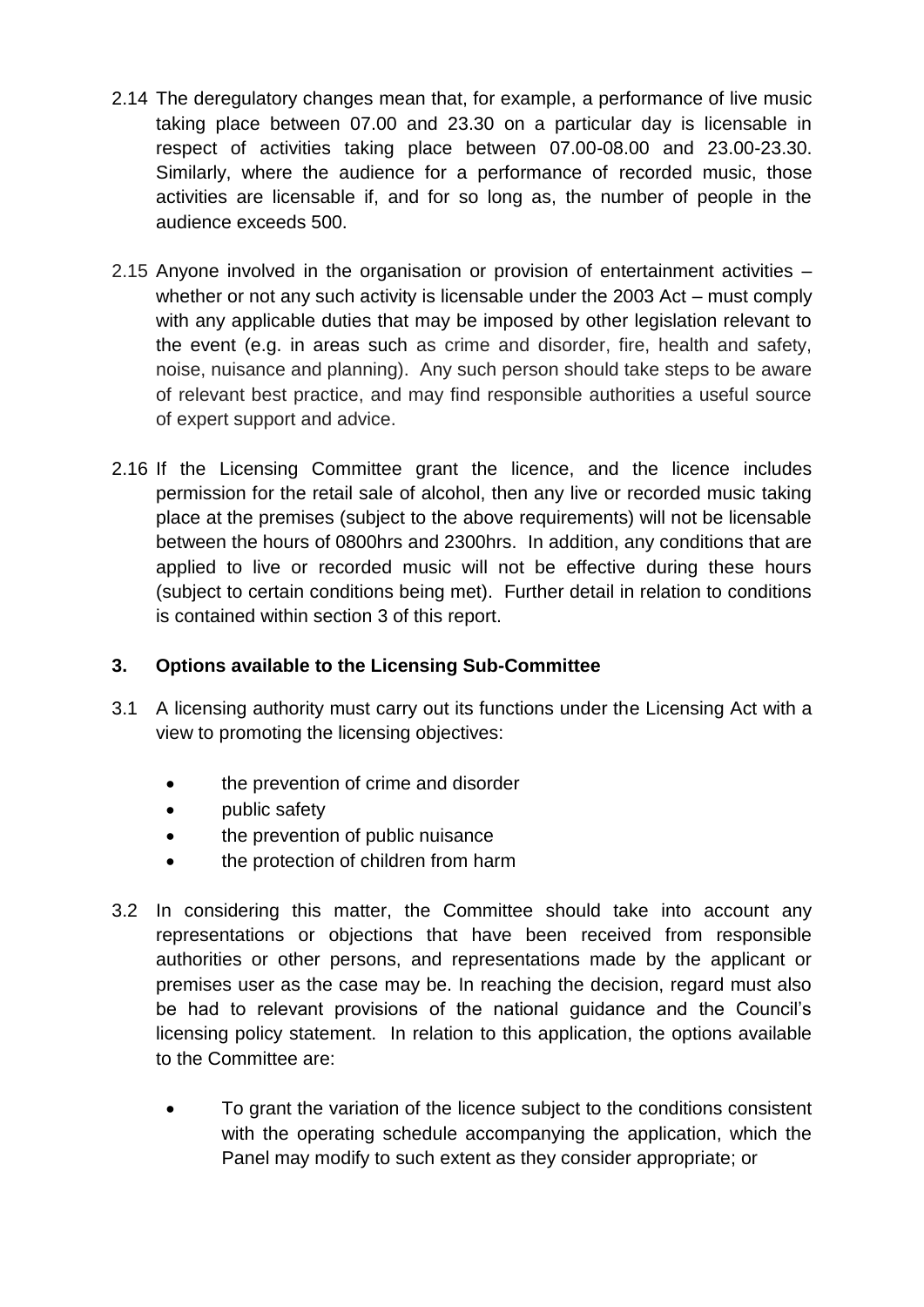- To reject the whole or part of the application for variation (which may include the omission of certain licensable activities from the licence).
- 3.3 The statutory guidance makes it clear that Licensing authorities are best placed to determine what actions are appropriate for the promotion of the licensing objectives in their areas. All licensing determinations should be considered on a case-by-case basis. They should take into account any representations or objections that have been received from responsible authorities or other persons, and representations made by the applicant or premises user as the case may be.
- 3.4 The authority's determination should be evidence-based, justified as being appropriate for the promotion of the licensing objectives and proportionate to what it is intended to achieve.
- 3.5 Determination of whether an action or step is appropriate for the promotion of the licensing objectives requires an assessment of what action or step would be suitable to achieve that end. While this does not therefore require a licensing authority to decide that no lesser step will achieve the aim, the authority should aim to consider the potential burden that the condition would impose on the premises licence holder (such as the financial burden due to restrictions on licensable activities) as well as the potential benefit in terms of the promotion of the licensing objectives. However, it is imperative that the authority ensures that the factors which form the basis of its determination are limited to consideration of the promotion of the objectives and nothing outside those parameters. The licensing authority should consider wider issues such as other conditions already in place to mitigate potential negative impact on the promotion of the licensing objectives and the track record of the business (if appropriate).
- 3.6 The licensing authority is expected to come to its determination based on an assessment of the evidence on both the risks and benefits either for or against making the determination. Conditions may be placed on the licence – further information in relation to conditions is provided later in this report.
- 3.7 All licensing determinations should be considered on the individual merits of the application. The authority's determination should be evidence-based, justified as being appropriate for the promotion of the licensing objectives and proportionate to what it is intended to achieve. Findings on any issues of fact should be on the balance of probability.
- 3.8 It is important that a licensing authority should give comprehensive reasons for its decisions in anticipation of any appeals. Failure to give adequate reasons could itself give rise to grounds for an appeal.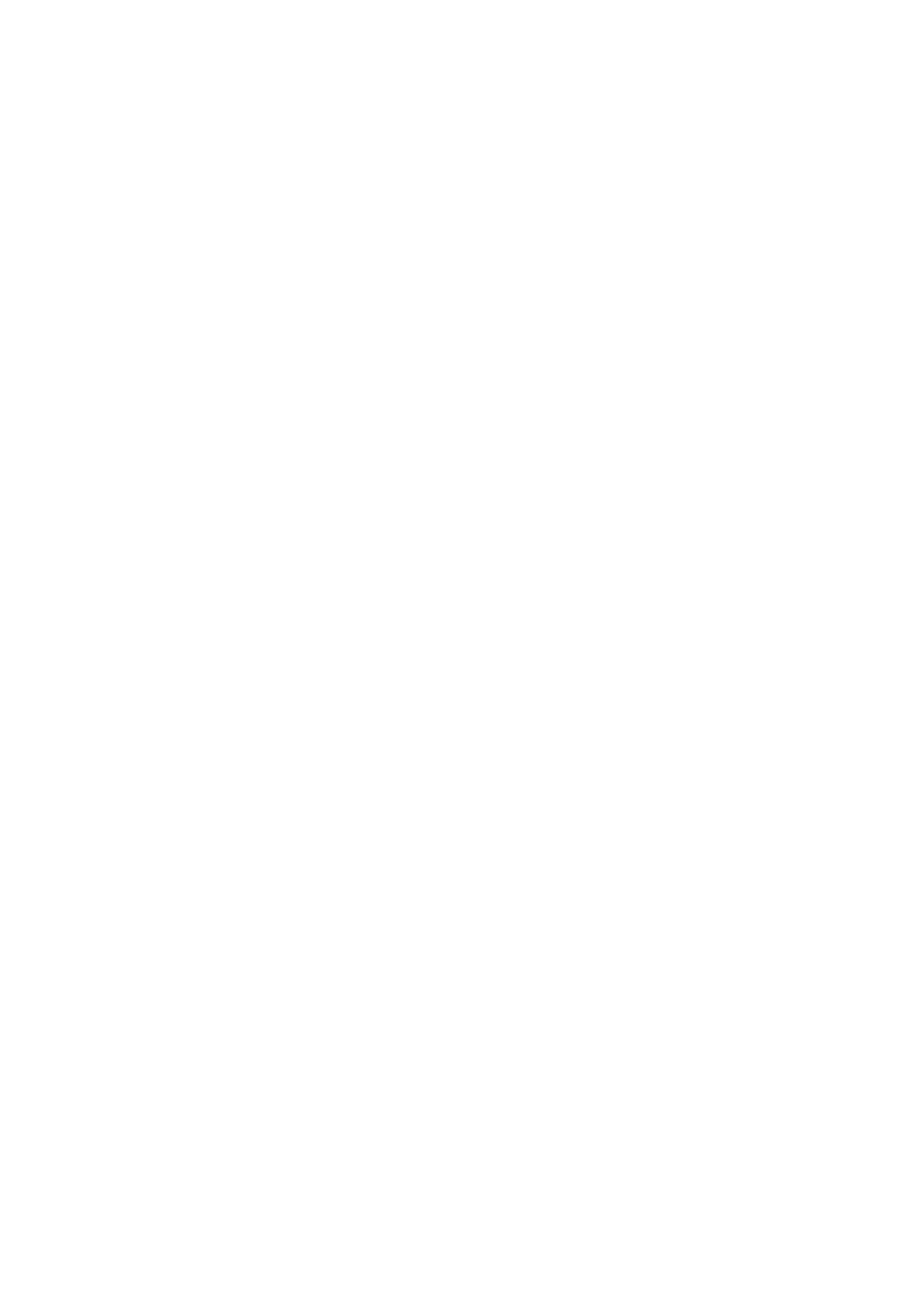### **Conditions**

- 3.9 Conditions include any limitations or restrictions attached to a licence or certificate and essentially are the steps or actions that the holder of the premises licence or the club premises certificate will be required to take or refrain from taking in relation to the carrying on of licensable activities at the premises in question. Failure to comply with any condition attached to a licence or certificate is a criminal offence, which on conviction is punishable by an unlimited fine or up to six months' imprisonment. The courts have made clear that it is particularly important that conditions which are imprecise or difficult for a licence holder to observe should be avoided.
- 3.10 There are three types of condition that may be attached to a licence or certificate: proposed, imposed and mandatory. Each of these categories is described in more detail below.

### Proposed conditions

- 3.11 The conditions that are appropriate for the promotion of the licensing objectives should emerge initially from the risk assessment carried out by a prospective licence or certificate holder, which they should carry out before making their application for a premises licence or club premises certificate. This would be translated into the steps recorded in the operating schedule or club operating schedule, which must also set out the proposed hours during which licensable activities will be conducted and any other hours during which the premises will be open to the public.
- 3.12 It is not acceptable for licensing authorities to simply replicate the wording from an applicant's operating schedule. A condition should be interpreted in accordance with the applicant's intention.

## Consistency with steps described in operating schedule

- 3.13 The 2003 Act provides that where an operating schedule or club operating schedule has been submitted with an application and there have been no relevant representations made by responsible authorities or any other person, the licence or certificate must be granted subject only to such conditions as are consistent with the schedule accompanying the application and any mandatory conditions required under the 2003 Act.
- 3.14 Consistency means that the effect of the condition should be substantially the same as that intended by the terms of the operating schedule. If conditions are broken, this may lead to a criminal prosecution or an application for a review and it is extremely important therefore that they should be expressed on the licence or certificate in unequivocal and unambiguous terms. The duty imposed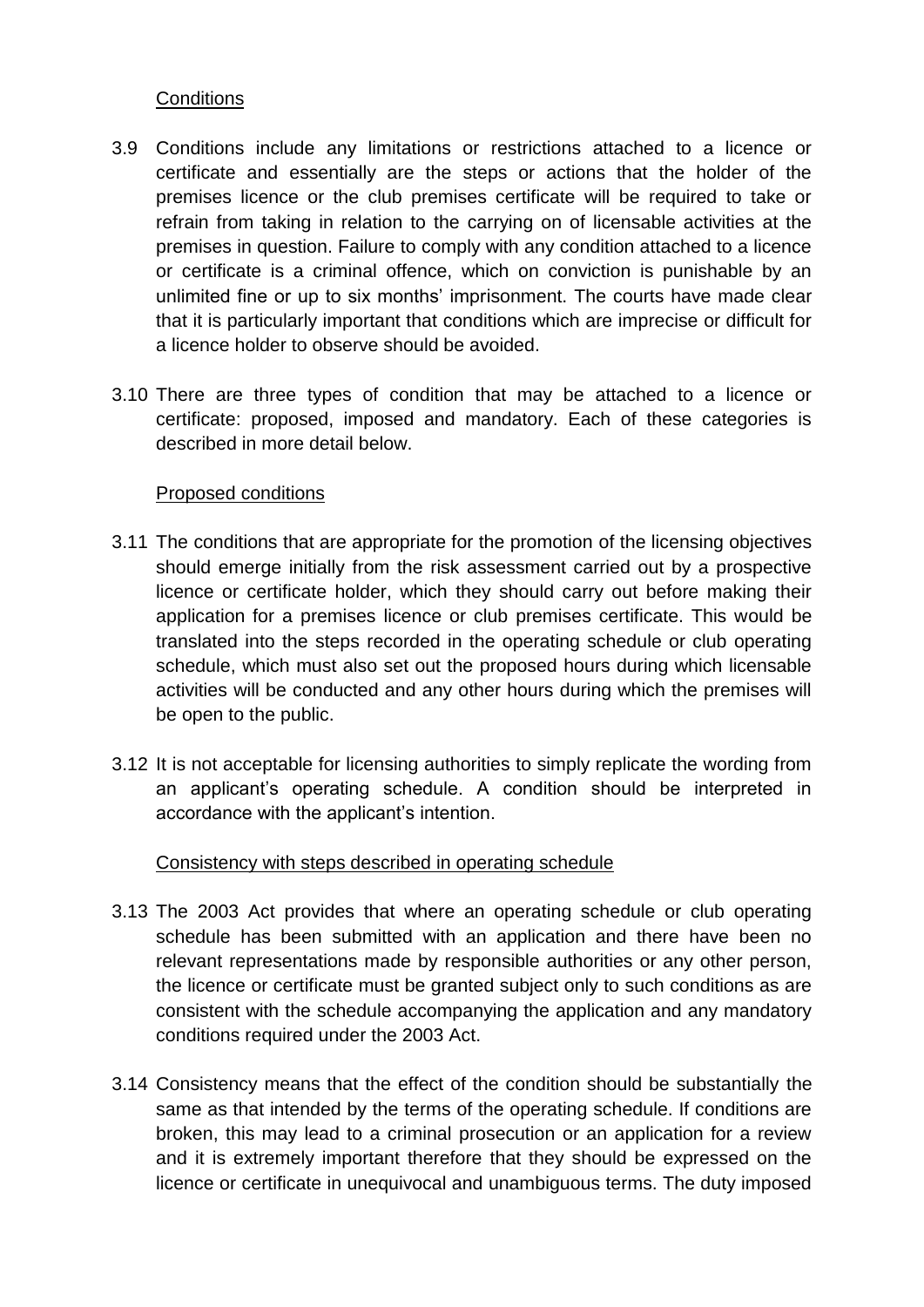by conditions on the licence holder or club must be clear to the licence holder, club, enforcement officers and the courts.

### Imposed conditions

- 3.15 The licensing authority may not impose any conditions unless its discretion has been exercised following receipt of relevant representations and it is satisfied as a result of a hearing (unless all parties agree a hearing is not necessary) that it is appropriate to impose conditions to promote one or more of the four licensing objectives. In order to promote the crime prevention licensing objective conditions may be included that are aimed at preventing illegal working in licensed premises.
- 3.16 It is possible that in some cases no additional conditions will be appropriate to promote the licensing objectives.

## **Proportionality**

3.17 The 2003 Act requires that licensing conditions should be tailored to the size, type, location and characteristics and activities taking place at the premises concerned. Conditions should be determined on a case-by-case basis and standardised conditions which ignore these individual aspects should be avoided. For example, conditions should not be used to implement a general policy in a given area such as the use of CCTV, polycarbonate drinking vessels or identity scanners where they would not be appropriate to the specific premises. Conditions that are considered appropriate for the prevention of illegal working in premises licensed to sell alcohol or late night refreshment might include requiring a premises licence holder to undertake right to work checks on all staff employed at the licensed premises or requiring that a copy of any document checked as part of a right to work check is retained at the licensed premises. Licensing authorities and other responsible authorities should be alive to the indirect costs that can arise because of conditions. These could be a deterrent to holding events that are valuable to the community or for the funding of good and important causes. Licensing authorities should therefore ensure that any conditions they impose are only those which are appropriate for the promotion of the licensing objectives.

## **4. Consultation**

- 4.1 The application has been subject to the statutory consultation process involving a newspaper advertisement and display of public notices in the vicinity of the site for 28 days.
- 4.2 The public consultation period ran until  $19<sup>th</sup>$  May 2021, all representations received by this date have been included in this report.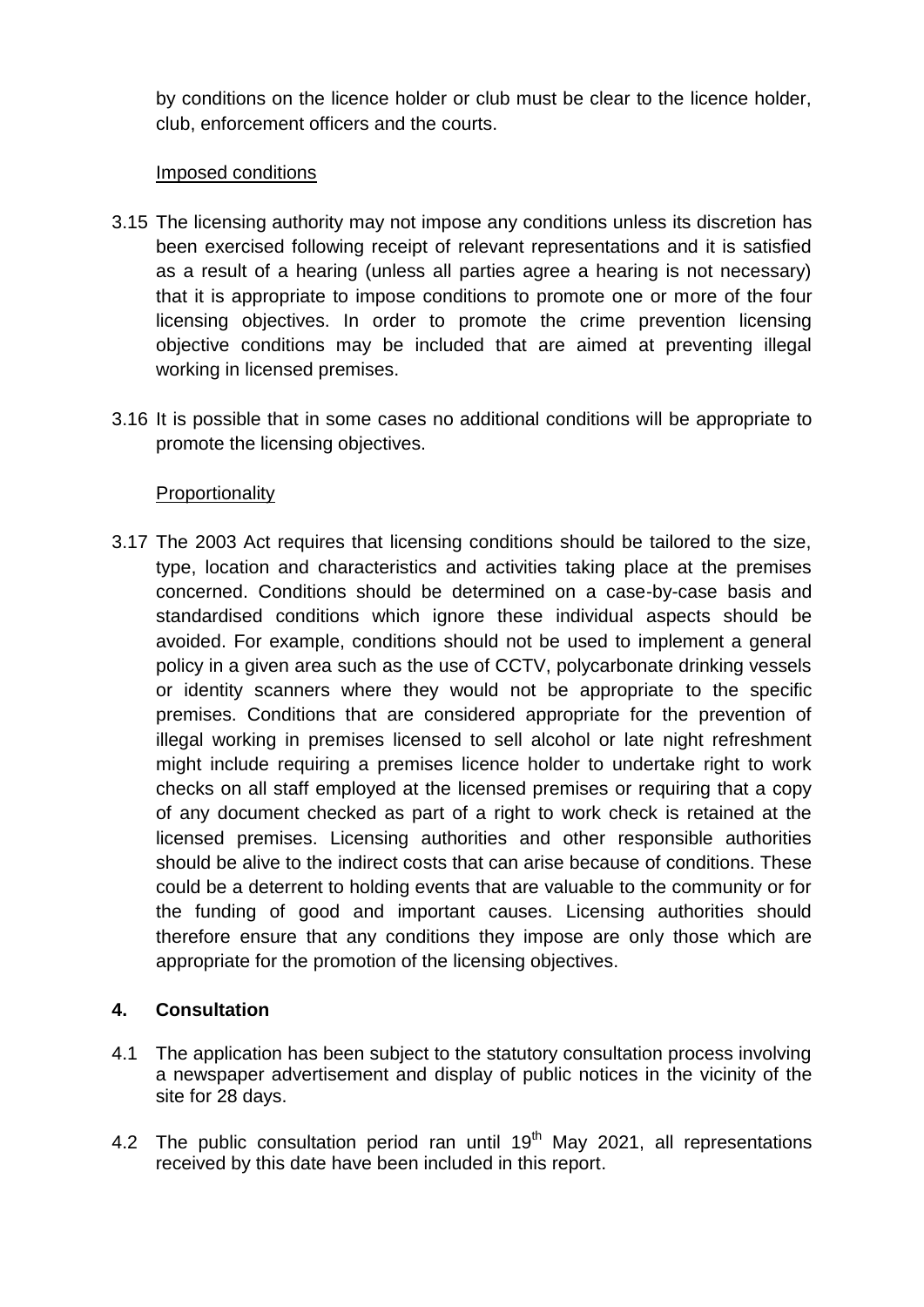4.3 All Responsible Authorities, relevant ward members, and the Town / Parish Council have been notified of the application and all statutory requirements in relation to notification requirements have been complied with.

## **5. Timetable and Accountability for Implementing this Decision**

- 5.1 Any decision made by the Licensing Sub-Committee does not have effect until:
	- the end of the period given for appealing against the decision; or
	- if the decision is appealed, until the appeal is disposed of.
- 5.2 An appeal may be lodged by either the applicant or a party to the hearing that has made a relevant representation.
- 5.3 Parties to the hearing must be informed of the decision within 5 working days of the hearing (or within 5 working days from the last day of the hearing if it takes place over multiple days).

## **6. Financial Implications**

- 6.1 There are no specific financial implications arising from this application.
- 6.2 However, additional costs may be incurred should the matter go to appeal. In such an eventuality it may not be possible to recover all of the costs incurred. The impact of these additional costs (if any) will therefore need to be met from within existing revenue budgets.

# **7. Legal Advice and Implications**

- 7.1 A Council Solicitor will be in attendance at the hearing to provide appropriate legal advice to the Licensing Sub-Committee in relation to specific aspects of the application / hearing, however the advice below is generally applicable to all applications.
- 7.2 Hearings under the Licensing Act 2003 operate under the Licensing Act 2003 (Hearings) Regulations 2005 (as amended).
- 7.3 In accordance with Regulation 18 of the Licensing Act 2003 (Hearings) Regulations 2005, the authority may take into account documentary or other information produced by a party in support of their application, representations or notice either before the hearing or, with the consent of all parties, at the hearing.
- 7.4 The Panel may accept hearsay evidence and it will be a matter for the Licensing Sub-Committee to attach what weight to it that they consider appropriate. Hearsay evidence is evidence of something that a witness neither saw nor heard, but has heard or read about.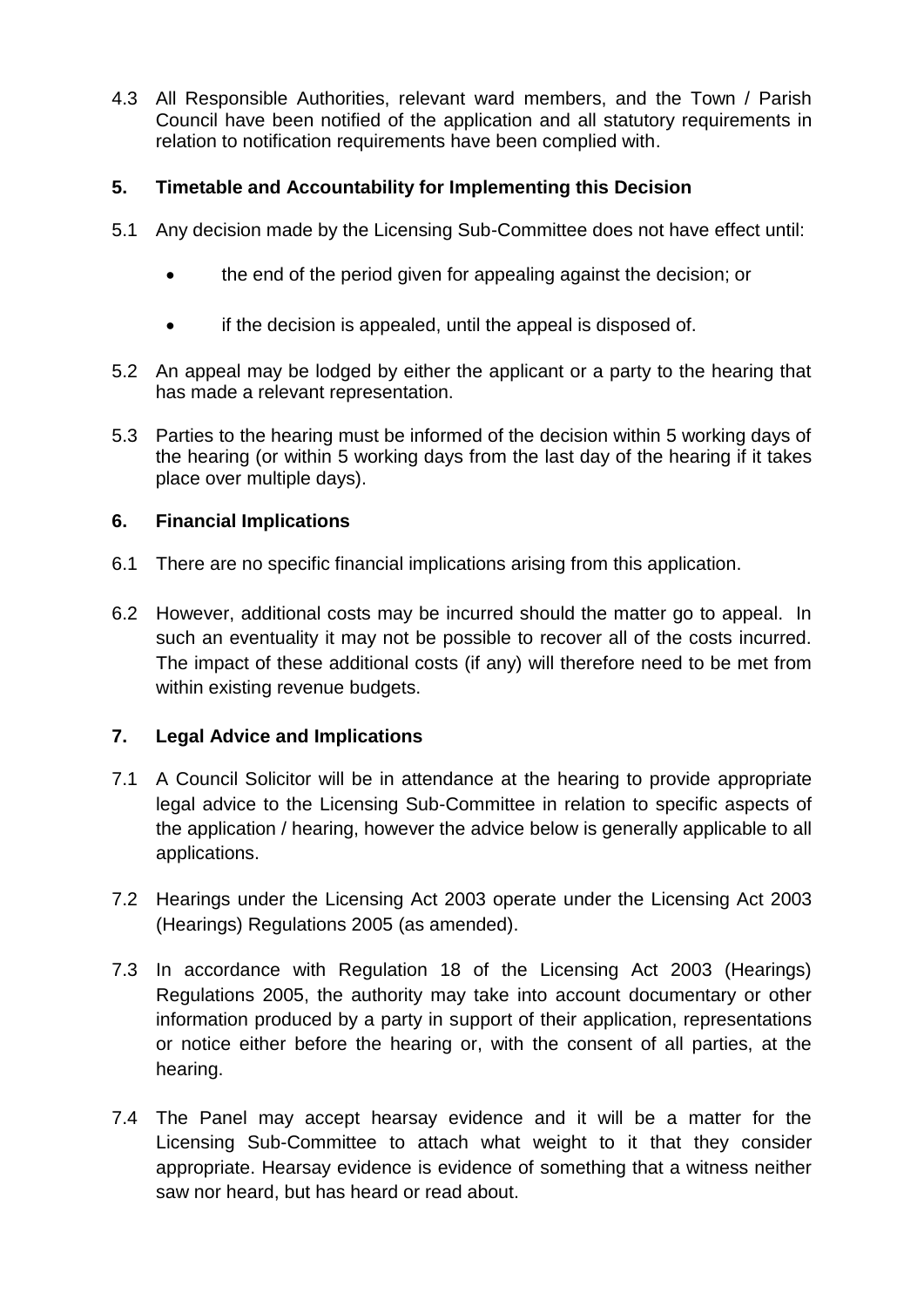- 7.5 The Secretary of State's guidance to the Licensing Act 2003 is provided to licensing authorities in relation to the carrying out of their functions under the 2003 Act. It also provides information to magistrates' courts hearing appeals against licensing decisions and has been made widely available for the benefit of those who run licensed premises, their legal advisers and the general public. It is a key medium for promoting best practice, ensuring consistent application of licensing powers across England and Wales and for promoting fairness, equal treatment and proportionality.
- 7.6 Section 4 of the 2003 Act provides that, in carrying out its functions, a licensing authority must 'have regard to' guidance issued by the Secretary of State under section 182. The guidance is therefore binding on all licensing authorities to that extent. However, the guidance cannot anticipate every possible scenario or set of circumstances that may arise and, as long as licensing authorities have properly understood this guidance, they may depart from it if they have good reason to do so and can provide full reasons.
- 7.7 In addition to the above, members are reminded that all decisions must be taken in accordance with the Council's Statement of Licensing Policy (adopted 3<sup>rd</sup> June 2020).
- 7.8 Departure from the guidance and / or Statement of Licensing Policy could give rise to an appeal or judicial review, and the reasons given will then be a key consideration for the courts when considering the lawfulness and merits of any decision taken.

### **8. Risks and Mitigation**

- 8.1 The statutory requirements in relation to the consideration of this application are detailed in this report. It is essential that the Sub-Committee act in accordance with these statutory provisions and take account of statutory guidance.
- 8.2 Failure to do this exposes the Council to significant risk of legal challenge, the consequences of which could result in financial and / or reputational damage to the Council.
- 8.3 Members are therefore urged to fully consider the information in this report when making a decision regarding this application, and to ensure that any decision made is justifiable, proportionate and based on the promotion of one or more of the Licensing Objectives.
- 8.4 Council officers are present at the meeting today and can provide additional advice to members of the Sub-Committee should this be required. In addition, a copy of the statutory guidance and Statement of Licensing Policy is available for members to review should they wish to do so.

### **Accountable Officer(s)**